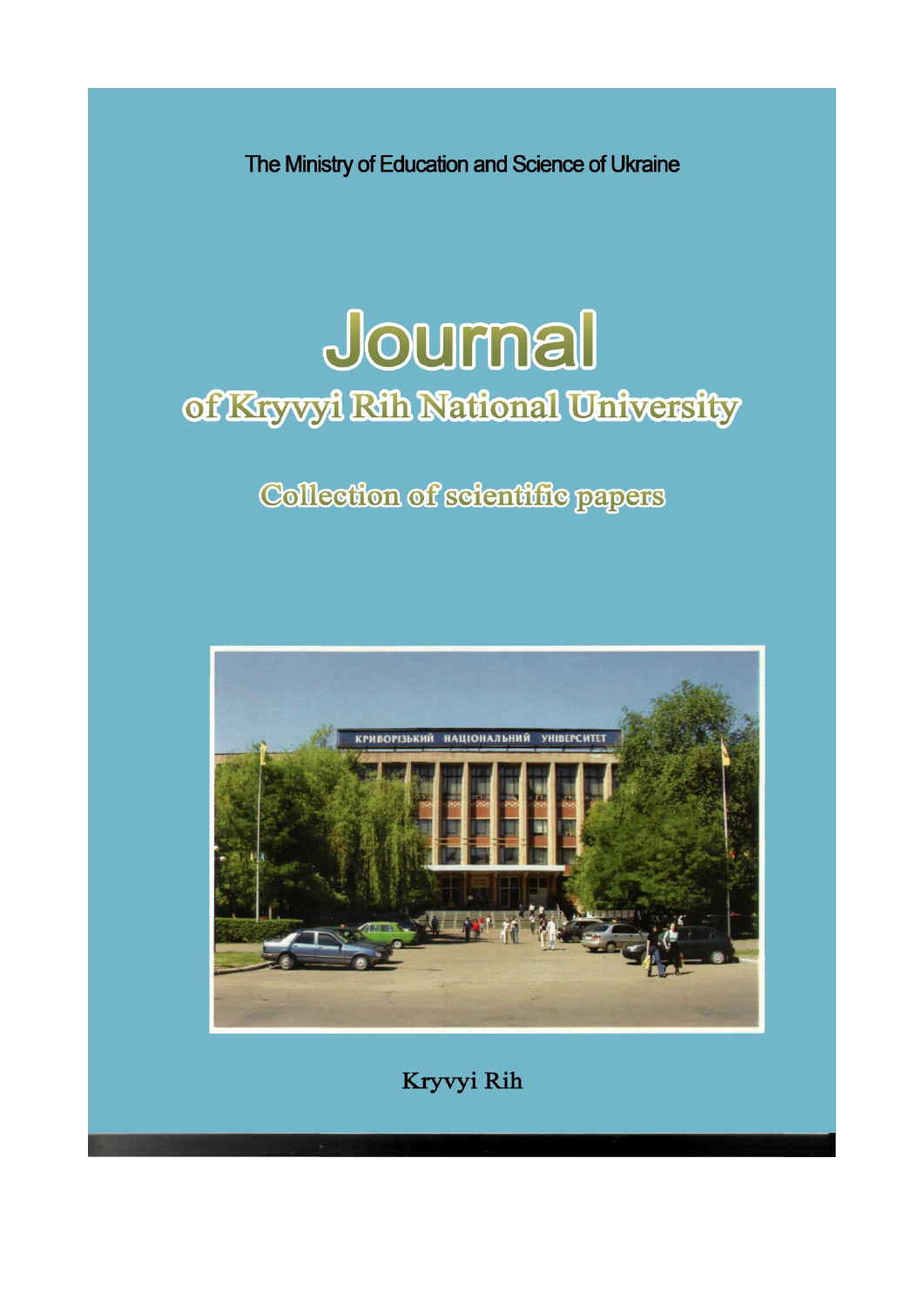## **JOURNAL AUTHORS GUIDE**

**General requirements:**

Manuscripts for publication in "JOURNAL of Kryvyi Rih National University" are accepted in the language of submission. The electronic version of the paper is sent to the email address: ( *naukaknu@ukr.net*). The printed copy of the manuscript is sent to the address mentioned in the footer and on the website of the journal: [http://visnykknu.com.ua](http://visnykknu.com.ua/)

Languages are Ukrainian, English, French, German.

Settings page:

The top 2.5 cm, Right 2.5 cm The lower 2.5 cm, Left 2.5 cm **Cover 0.**

**Header and footer: top 1.9 cm bottom 1.9 cm** 

Times New Roman Font. Font size - 11, spacing - single, paragraph - 0,7 cm, portrait orientation. The volume of articles - 4 to 6 pages, fully completed.

#### **Structure of the article:**

The first line indicates the index of the UDC, font size 11 with capital letters, left alignment.

5-6 pt, left aligned submitted initials, the surname of author(s) in capital letters; font size 11, separated with a comma (,) scientific degree (Dr. Sc. of technology/economy, Cand. tech. Sciences; Dr. tech. Sciences or engineering, Candidates Sc. Sciences, if several) position (Prof., Assoc., PhD student, lecturer, senior lecturer etc., font size - 11).

The next line indicates the affiliation (Kryvyi Rih Technical University, National Mining University, etc.), left alignment.

5-6 pt, left aligned, the title of the article in capital letters, font size -11, bold, no hyphenation in the title. At the end of the article the point is not put.

The next line in 5-6 pt, width aligned, abstract in the language of the article, font size  $-9$ , indent  $-0.7$  cm. Volume of 250-300 words, key words  $-6-8$ .

Separately after the article serves information block, which includes UDC, surname and initials of author(s), article title, abstract. All information is provided in three languages, font size - 9. Alignment width of text. Surname, initials of author(s) in bold font.

Abstract (250-to 300 words or 1800-2107 characters (without spaces)) is presented in Ukrainian, English and original languages and should contain the following elements: **objective, methods, scientific novelty, practical significance, results, key words.** The abstract should not repeat the article title.

The above information to the volume of the article is not included.

Article - font size 11, lean font, indent - 0.7 cm, line spacing-single. The text of the article is performed with shifts (ordered "automatically").

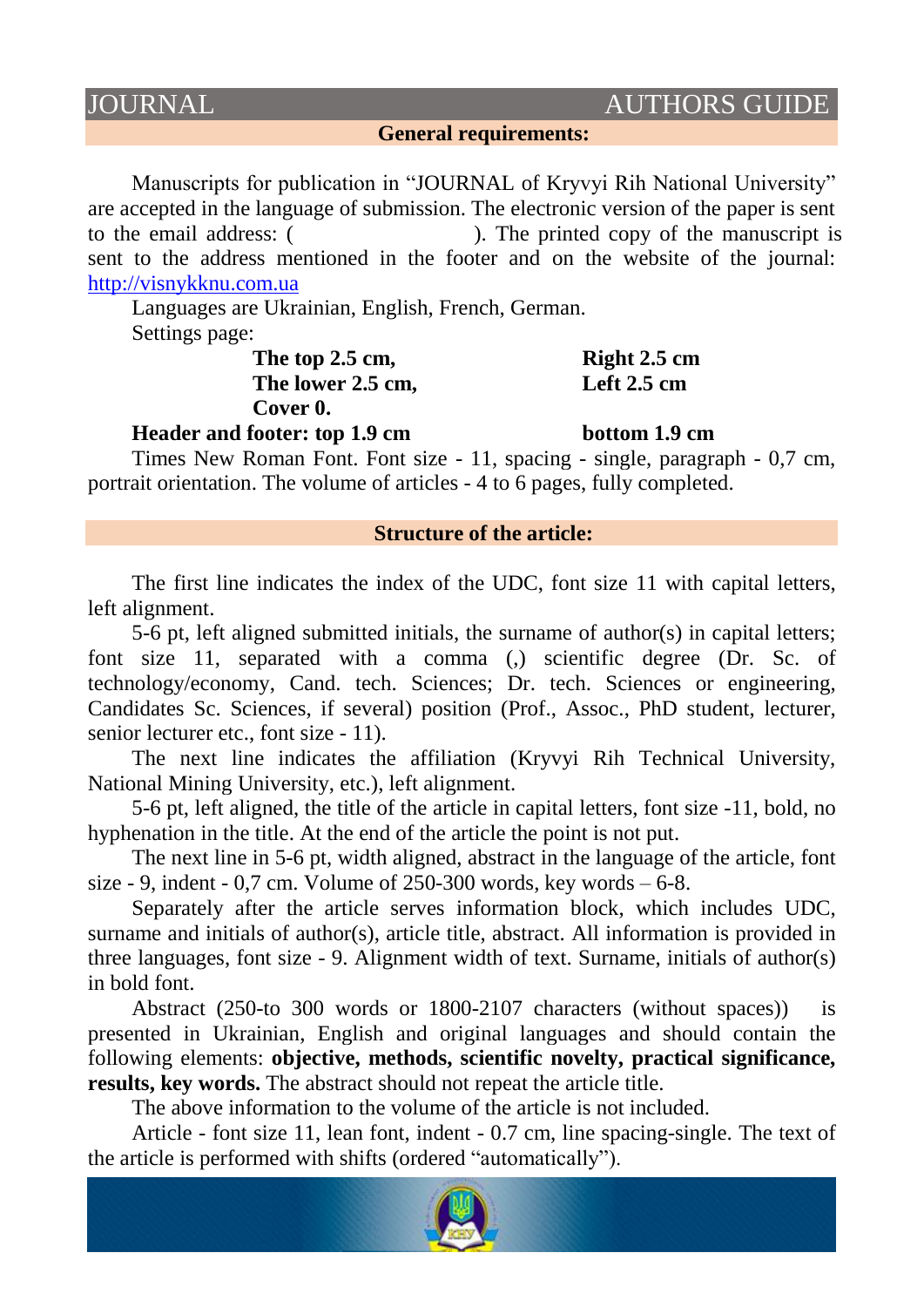If there is a list, then after a colon (:) start a new line without a dash, in small letters, at the end a semicolon (;), the second and other lines of this list served without indent.

Numbering lists are used only when the text is referenced on them. Use the letter *a; b* ... and then the numbers **1, 2** .... . Before any paragraph no marks are placed.

Links to used sources are given in square brackets [1], [1-3] or [1, p. 20].

### **Requirements to the main text of the article:**

In the article should be reflected: the problem statement in general view and its connection with important scientific and practical tasks; the analysis of recent researches and publications which initiated solving this problem and which the author uses; selection of the still unsolved aspects of generic problem, which the article is devoted to; formulation of the article objectives (setting tasks); the main material research with full justification of scientific results; the research conclusions and prospects for further research in this direction.

In this regard, the subtitles of the article must be in bold, sized 11 as follows:

**Problem and its connection with scientific and practical tasks.** Formulation of the problem in general and its connection with important scientific or practical tasks.

**Analysis of recent achievements and publications.** The analysis of recent researches and publications which initiated solving this problem and which the author uses; selection of the still unsolved aspects of generic problem, which the article is devoted to.

**Statement of the problem.** Formulation of aims of the article (setting tasks).

**Presentation of the main material and results.** Full justification of scientific results.

**Conclusions and direction for further research.** The findings of this research and prospects of the further development in this direction.

The figure design. The figures should be submitted in Microsoft Word (or scanned in appropriate quality) and inserted in the text. The number of the figure (**fig. 1**. - bold), title, explanatory data font size- 9, as the numbers on the axes of graphs.

References to figures: "fig. 1. ..", which is shown in fig. 1, fig. 1*a*, fig.  $2b$ " (letters a and b- in italics).

The below text can be placed below the figure or to the right indented from the text above and below (5-6 pt), depending on its size. At the end of the below text the points are not set.

Links to the figure are placed below it or on its field.

Item numbers in the figure or curves on the graphs should be given in italic, as well as in the text of the article, where they have a link, and in the below text.

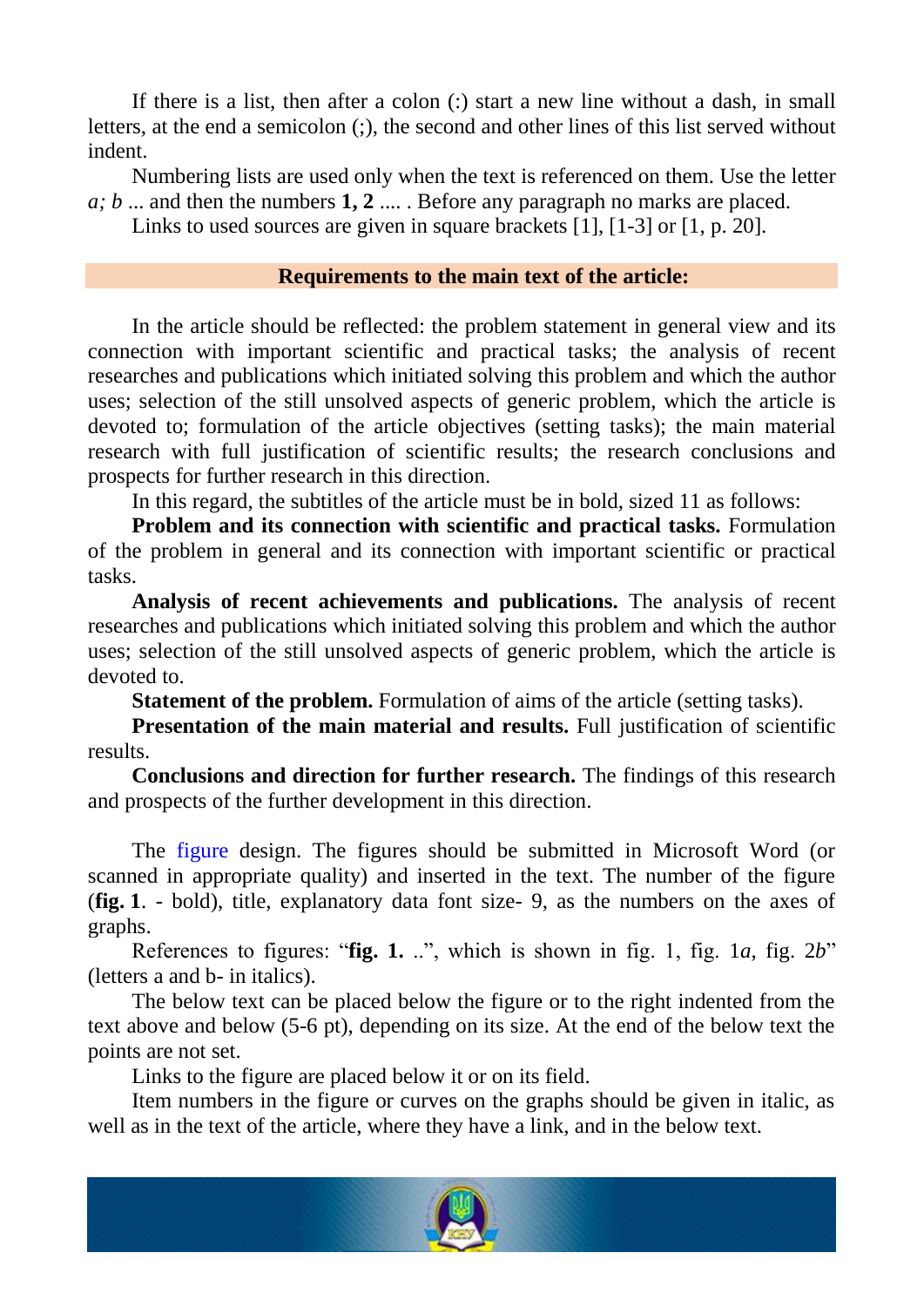The size of the figure is optimal. If the picture is small, it is flowed around the text, so the width of text should be at least 40 mm. Allowed to group figures for sealing the article.



Fig. 1. Devices for engineering-geological conditions stability monitoring of open cast mining

The design of the formulas. Formulas and equations are in standard text. If there is a symbolic sign, then using the symbol table.

Large and complex formulae are in the formula editor Equation. Dimensions:

**Normal - 11 Large symbol - 11 Large index - 8 Small symbol - 11. Small index - 6.**

Formulas and equations follow directly by the text where they are referenced. Serial number of the formula –equation is on the right, and the formula itself is in the middle of the page. Numbered only those formulas that are referenced in the text. Before formula the colon is not put. Decoding a formula is a continuous text.

The unit of measurement is placed at the end of the text before writing the formula.

Decoding the formulas begins with "where" - equation on the left, without the colon.

Comply with the syntax rules when you run the text with formulas.

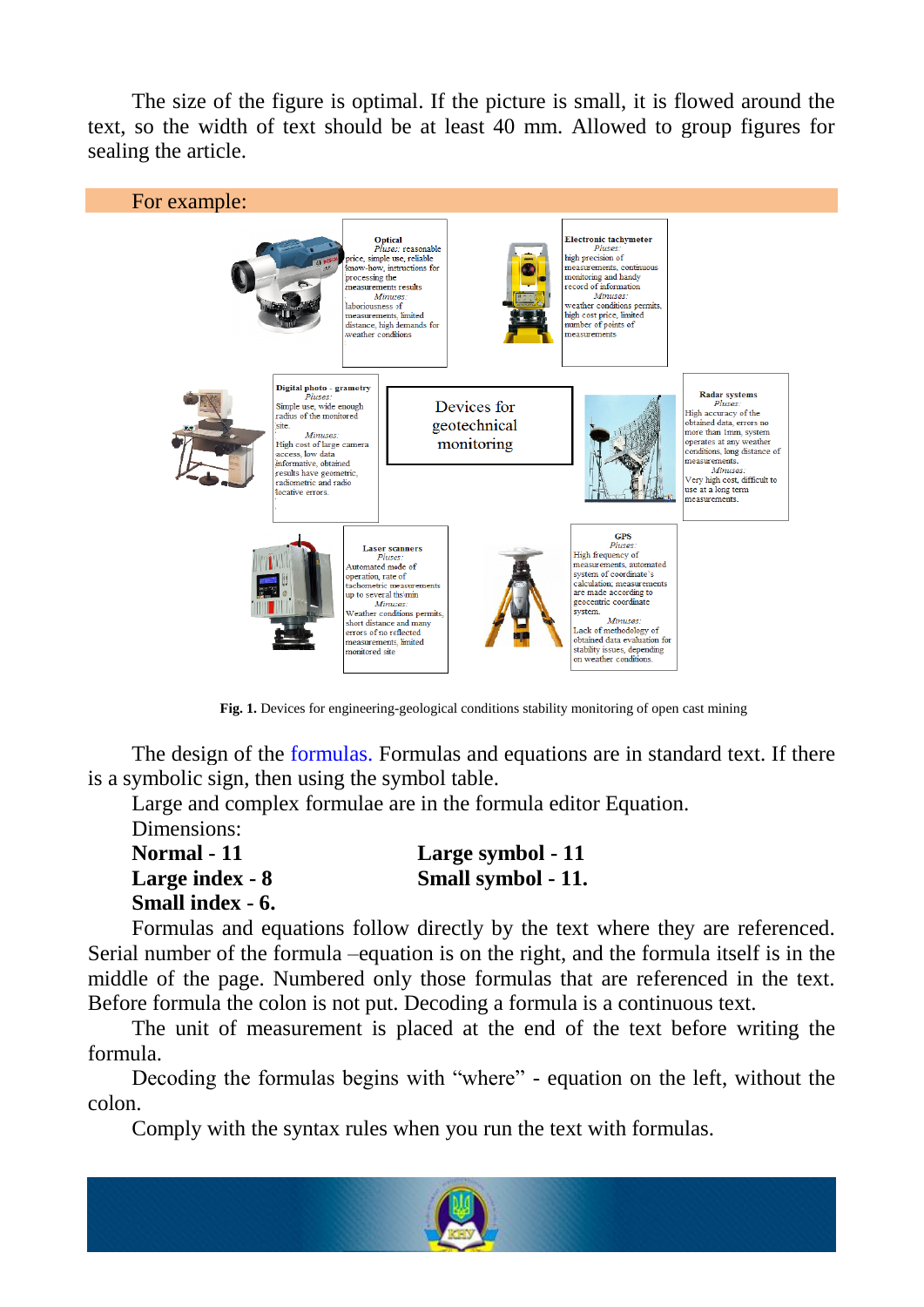When writing a fractional formula, it is advisable to use a diagonal line to seal a text.

#### For example:

Given the approximation and carrying out the integration in (6), we obtain,

$$
I_{\lambda}^{s}(Z) = \frac{n\sigma_{s}}{4}e^{-\sum(\lambda)Z}I_{0,\lambda}\left\{Z\ln\left(1+\frac{a^{2}}{Z^{2}}\right)+2a\cdot\arctg\frac{Z}{a}\right\},
$$
\n(6)

where a - radius of the disk ultrasound source.

The table design. Font size 9. Table number - alignment to the right. In one interval is the name of the table, no point at the end.

The title and the columns - width alignment, without the right and left frames.

The column headings start with capital letters, subheadings are small.

Columns are not numbered, if they are not referenced in the text.

The column "№ (serial number)"and "Unit of measurement" are excluded. If the required a numbering of the parameter names etc., in the column "Name" is set the ordinal number with a dot, and then in capital letter is a required text, a mark, a symbol (without a comma between them), then a comma (,) is the unit of measurement.

Background of the columns, rows, cells not provided. The thickness of the lines is the same, lean.

References in the text: "table. 1" or "given in table 1". At the end of the text columns, rows are not set.

| Method                 | Method's advantages                                                                                                                                                       | Method's disadvantages                                                            | Characteristics of the<br>method                                                                                                                                                                                           |
|------------------------|---------------------------------------------------------------------------------------------------------------------------------------------------------------------------|-----------------------------------------------------------------------------------|----------------------------------------------------------------------------------------------------------------------------------------------------------------------------------------------------------------------------|
| Visual                 | Allows to estimate the field of use<br>of the results of instrumental.<br>geophysical and engineering,<br>geological condition of slopes                                  | Only<br>the<br>complex<br>of<br>part<br>methodology of slopes conditions<br>study | Fixation method is visible on the<br>surface manifestations of abuse for<br>slopes, the character of massif<br>fracturing, water occurrence and<br>effects of blasting                                                     |
| Surveying-<br>geodetic | Gives a quantitative estimate of<br>the slope deformation, reveals the<br>nature of early strain that allows<br>you to make prediction about its<br>development over time | Requires special tracking station                                                 | Fixation method is<br>obtain<br>to<br>deformation<br>quantitative<br>and<br>patterns on the surface of slopes and<br>deep massif on the results of<br>measurements of horizontal and<br>vertical displacement of sediments |

#### For example:

Analysis of monitoring the effectiveness of the stability of the pit walls and dumps

Table 1.

Literature at the end of the article "Literature", font size 11, no indent, 5-6 pt from the upper and lower lines in italics, no colon at the end.

To start the bibliography with an indent, font size - 9, last name, initials - bold, single spaced, second and other lines of the list to submit without indent. The numbering of references is not automatic.